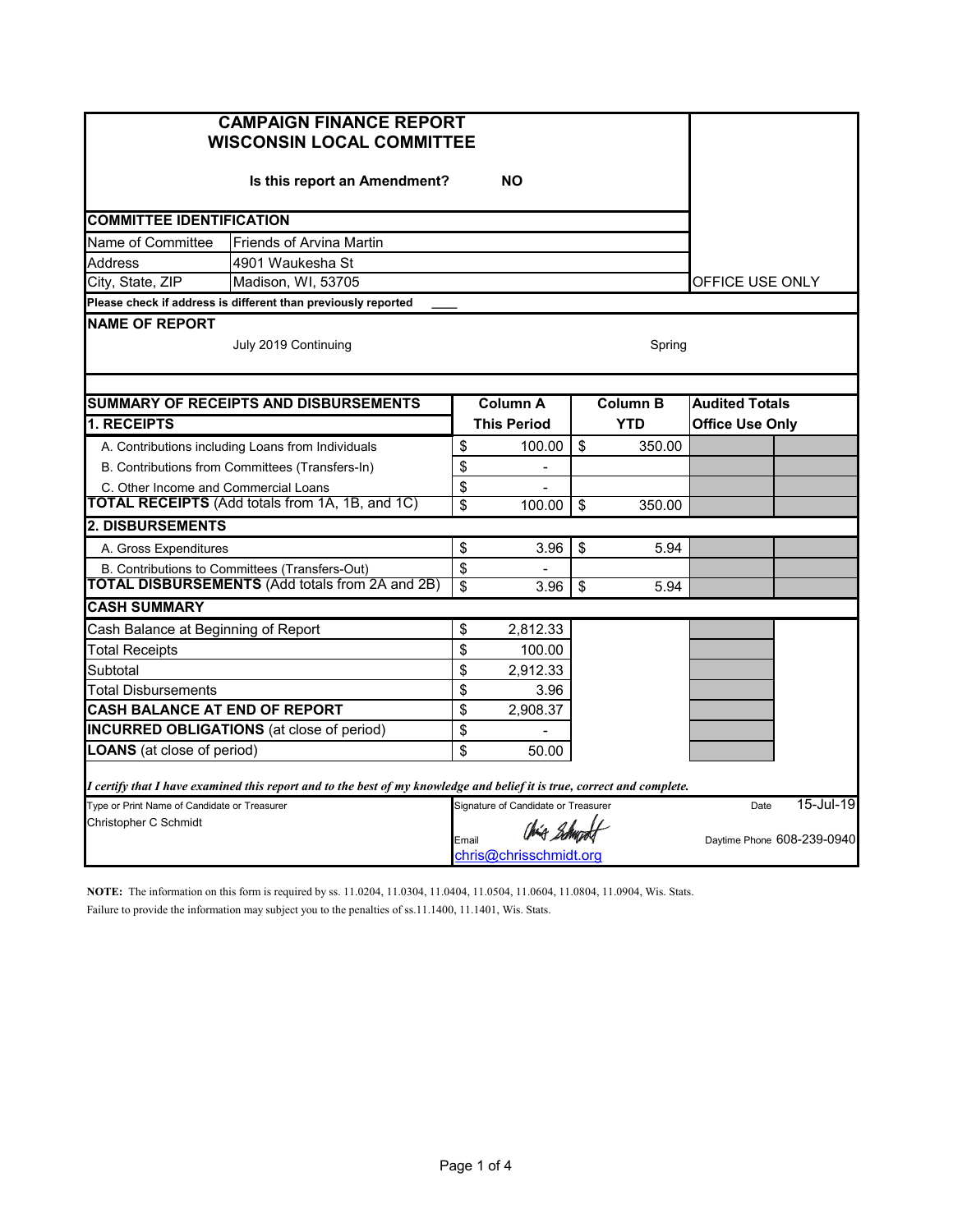## SCHEDULE 1-A **Contributions Including Loans from Individuals**

| <b>IN-KIND</b> | <b>CONDUIT</b>   | <b>NO</b>      | LAST | <b>FIRST</b> | <b>ADDRESS</b>  |                |      | <b>ZIP</b> | <b>OCCUPATION</b>                      | <b>AMOUNT</b> | YTD    | <b>COMMENTS</b> |
|----------------|------------------|----------------|------|--------------|-----------------|----------------|------|------------|----------------------------------------|---------------|--------|-----------------|
|                |                  | 03/31/19 Brink |      | Amanda       | 1711 Vernon Ave | <b>Madison</b> |      |            | <b>WI 153714 IPolitical Operative</b>  | 25.00         | 25.00  |                 |
|                |                  | 04/28/19 Brink |      | Amanda       | 711 Vernon Ave  | Madison        |      |            | WI 53714 Political Operative           | $25.00$ S     | 25.00  |                 |
|                |                  | 05/26/19 Brink |      | Amanda       | I711 Vernon Ave | <b>Madison</b> |      |            | <b>IWI 153714 IPolitical Operative</b> | 25.00         | 25.00  |                 |
|                |                  | 06/30/19 Brink |      | Amanda       | ∣ Vernon Ave    | <b>Madison</b> | l WI |            | - 153714 Political Operative           | 25.00 T       | 25.00  |                 |
|                | <b>July 2019</b> |                |      |              |                 |                |      |            |                                        |               |        |                 |
|                | Continuina       |                |      |              |                 |                |      |            |                                        |               | Total: | 100.00          |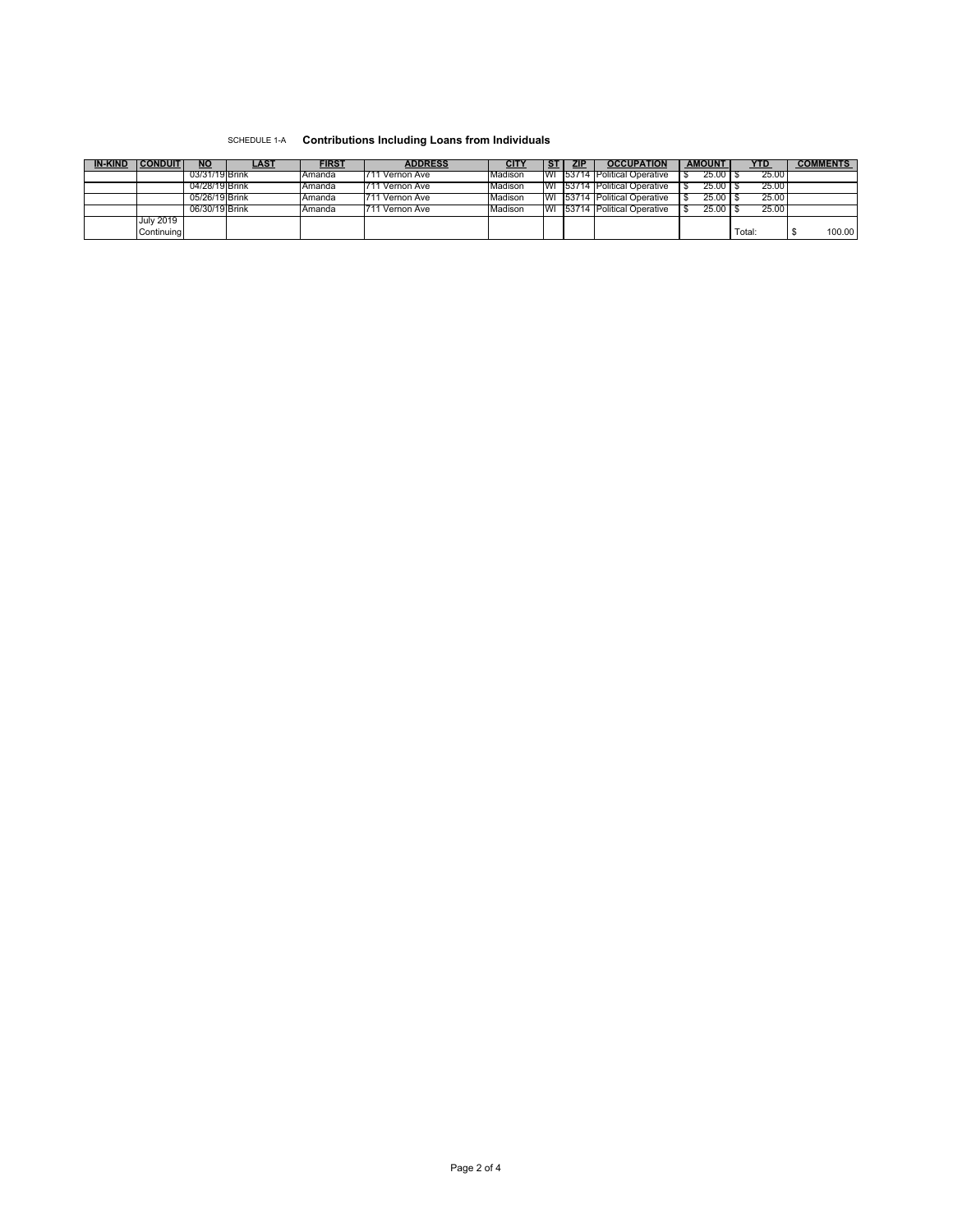## SCHEDULE 2-A **Gross Expenditures**

| <b>IN-KIND</b> | <b>DATE</b> | <b>NO</b>                           | <b>ADDRESS</b>   | CITY       | SТ | <b>ZIP</b> | <b>PURPOSE</b>                        | <b>AMOUNT</b> | <b>COMMENTS</b> |
|----------------|-------------|-------------------------------------|------------------|------------|----|------------|---------------------------------------|---------------|-----------------|
|                |             | 03/31/19 ActBlue Technical Services | IP.O. Box 441446 | Somerville |    |            | MA 02144 Contribution processing fee  | 0.99          |                 |
|                |             | 04/28/19 ActBlue Technical Services | IP.O. Box 441446 | Somerville |    |            | MA 02144 Contribution processing fee  | 0.99          |                 |
|                |             | 05/26/19 ActBlue Technical Services | P.O. Box 441446  | Somerville |    |            | MA 102144 Contribution processing fee | 0.99          |                 |
|                |             | 06/30/19 ActBlue Technical Services | P.O. Box 441446  | Somerville |    |            | MA 102144 Contribution processing fee | 0.99          |                 |
|                |             |                                     |                  |            |    |            |                                       |               |                 |
|                |             |                                     |                  |            |    | Total:     | 3.96                                  |               |                 |